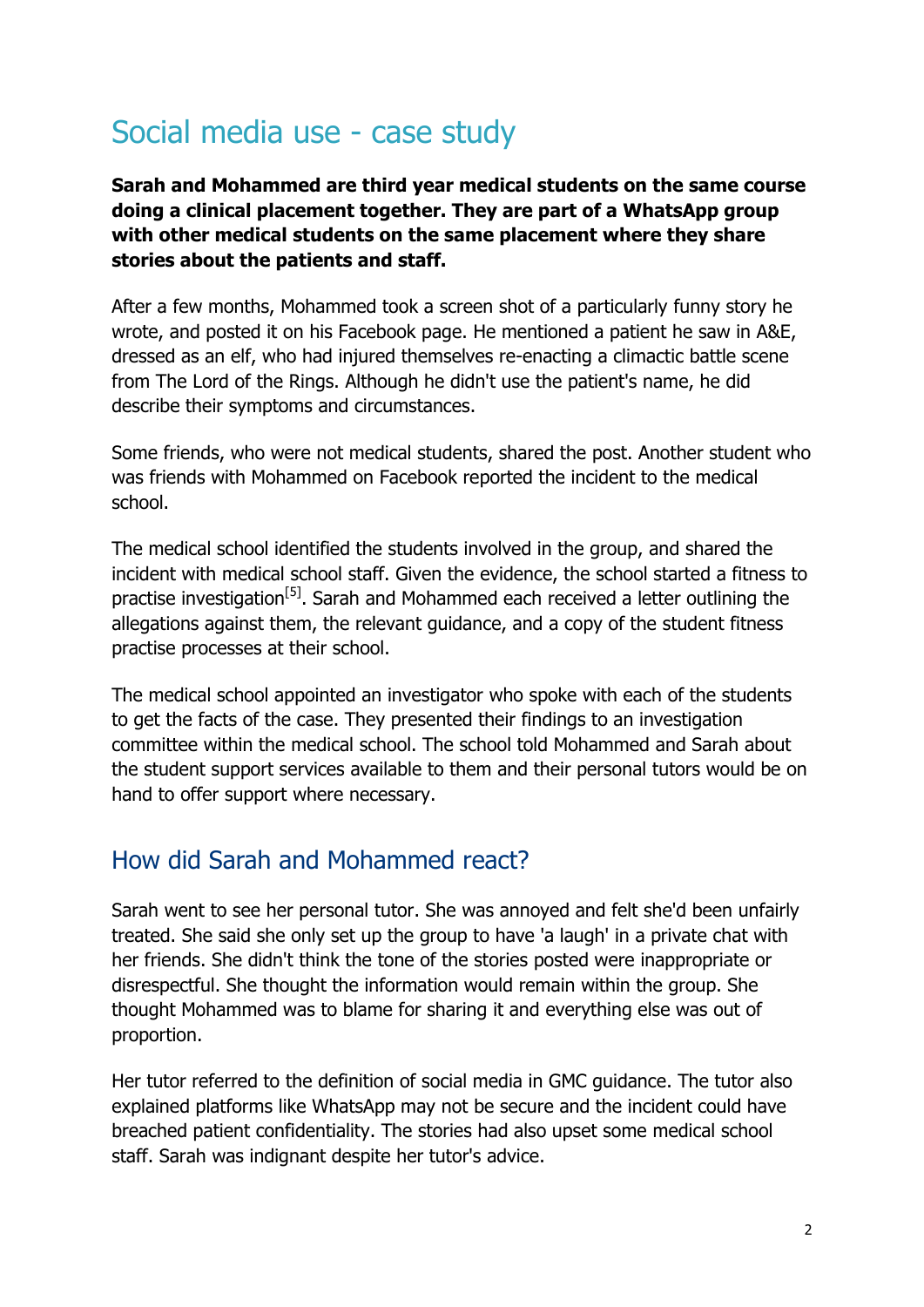A few weeks later she met with her personal tutor again to review her thoughts on the situation and her actions. The tutor was surprised her attitude had not changed. Although she'd had time to think about her behaviour, she still blamed Mohammed and maintained she'd done nothing wrong. Her tutor was shocked by her lack of insight into why what she had done was unprofessional.

By contrast, Mohammed reflected on his behaviour and was mortified. He said he didn't appreciate snippets of information posted online could be compiled with other details and risk breaching patient confidentiality. He also didn't appreciate posting on social media could result in someone identifying a patient. The tone of the stories and his behaviour embarrassed him.

# What happened next?

The investigation committee considered the evidence collected by the investigator such as:

- the reason the group was set up (to entertain the students)
- the length of time the group had been operating
- the tone of the material circulated
- the offence caused to hospital and medical school staff.

They acknowledged Sarah set up the group and enabled sharing inappropriate material in the first place, and Mohammed was a willing participant. It was clear to the committee the group's actions had the potential to bring the profession and the medical school into disrepute and their behaviour called into question their professional judgement. They referred Sarah and Mohammed, as well as the rest of the participants of the WhatsApp group, to a student fitness to practise panel.

The panel considered each case individually and weighed various factors including:

- the previous good standing of the student
- whether this was an isolated incident
- whether they had shown insight and genuine remorse.

All students were invited to attend a meeting with the panel, and were given the documents reviewed by the panel. Students were also encouraged to submit evidence, and to bring a representative, friends or relatives to the hearing<sup>[4]</sup>.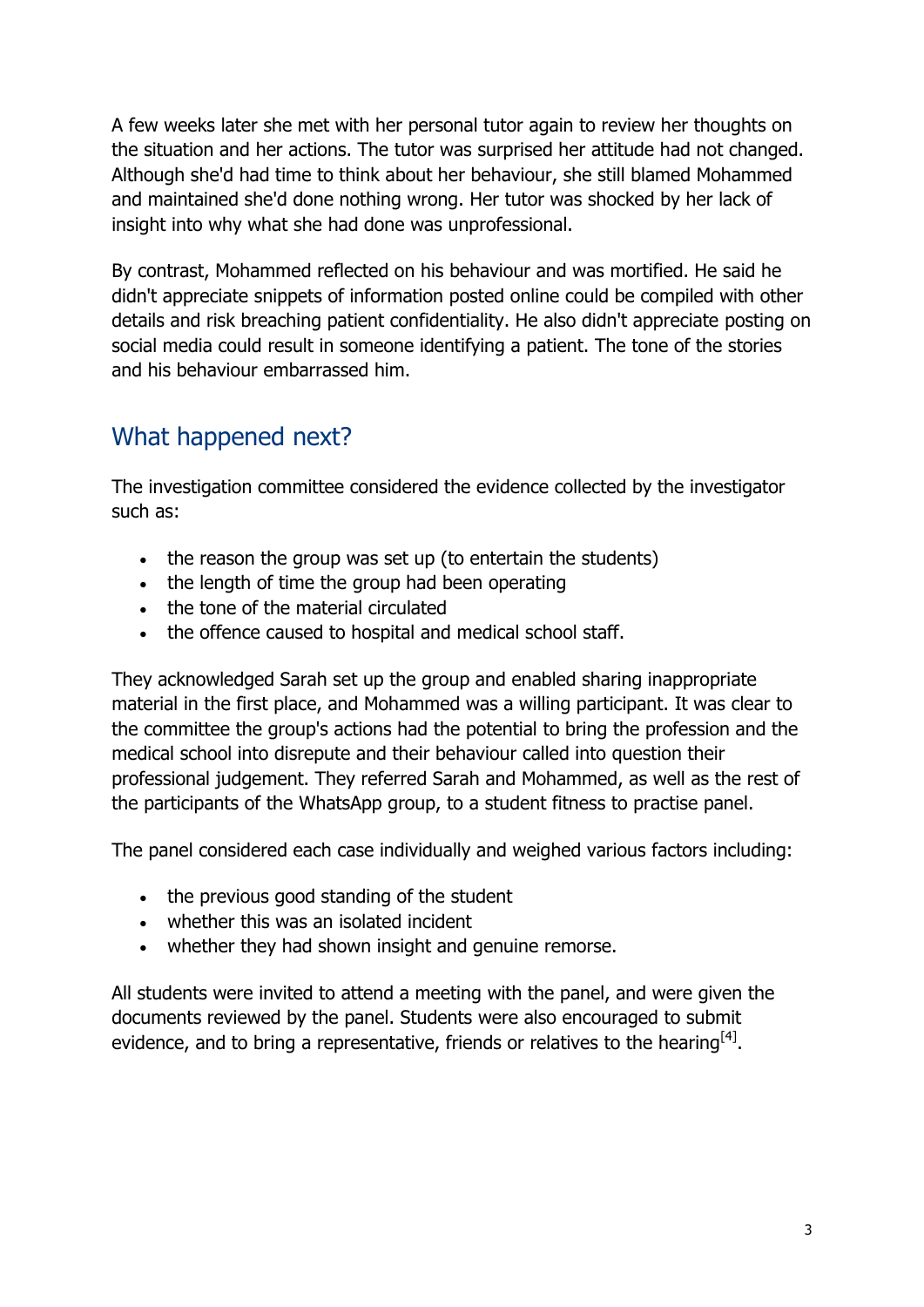## What happened at the hearings?

### **Sarah's case**

The panel discussed Sarah's case first. They considered her previous good standing, looked at her role in the incident and her reaction since. Sarah came to the hearing and insisted she had not done anything wrong. The panel had concerns she had shown no insight into her behaviour, which was also reported by her tutor based on their regular meetings.

After careful discussion the panel decided Sarah's fitness to practise was impaired. They suspended Sarah for six months as a signal of the severity of her behaviour for public trust in the profession<sup>[6]</sup>.

The panel also imposed conditions. They asked Sarah to:

- undertake a series of reflective pieces of work on professionalism,
- complete an assignment on the importance of confidentiality and
- to attend regular meetings with her personal tutor to assess her progress in understanding why what she did was wrong.

Sarah would have to meet with the panel again when returning to the course, prove she had insight into her actions and could show she had met the conditions they placed on her<sup>[7]</sup>.

Sarah received a letter with the panel's decision and a detailed explanation of their reasoning.

#### **Mohammed's case**

The panel also looked at Mohammed's case. Although he contributed to the original group, and posted the story in question on Facebook, he had shown insight into his actions. Reports from his tutor and the student support services Mohammed had seen throughout the process to support him with his anxiety reassured the panel. The panel also heard Mohammed's testimony at the hearing and believed he showed genuine remorse for his behaviour.

The panel decided Mohammed's fitness to practise was not impaired. They felt it appropriate to issue a warning and required him to complete a piece of reflective writing on the events.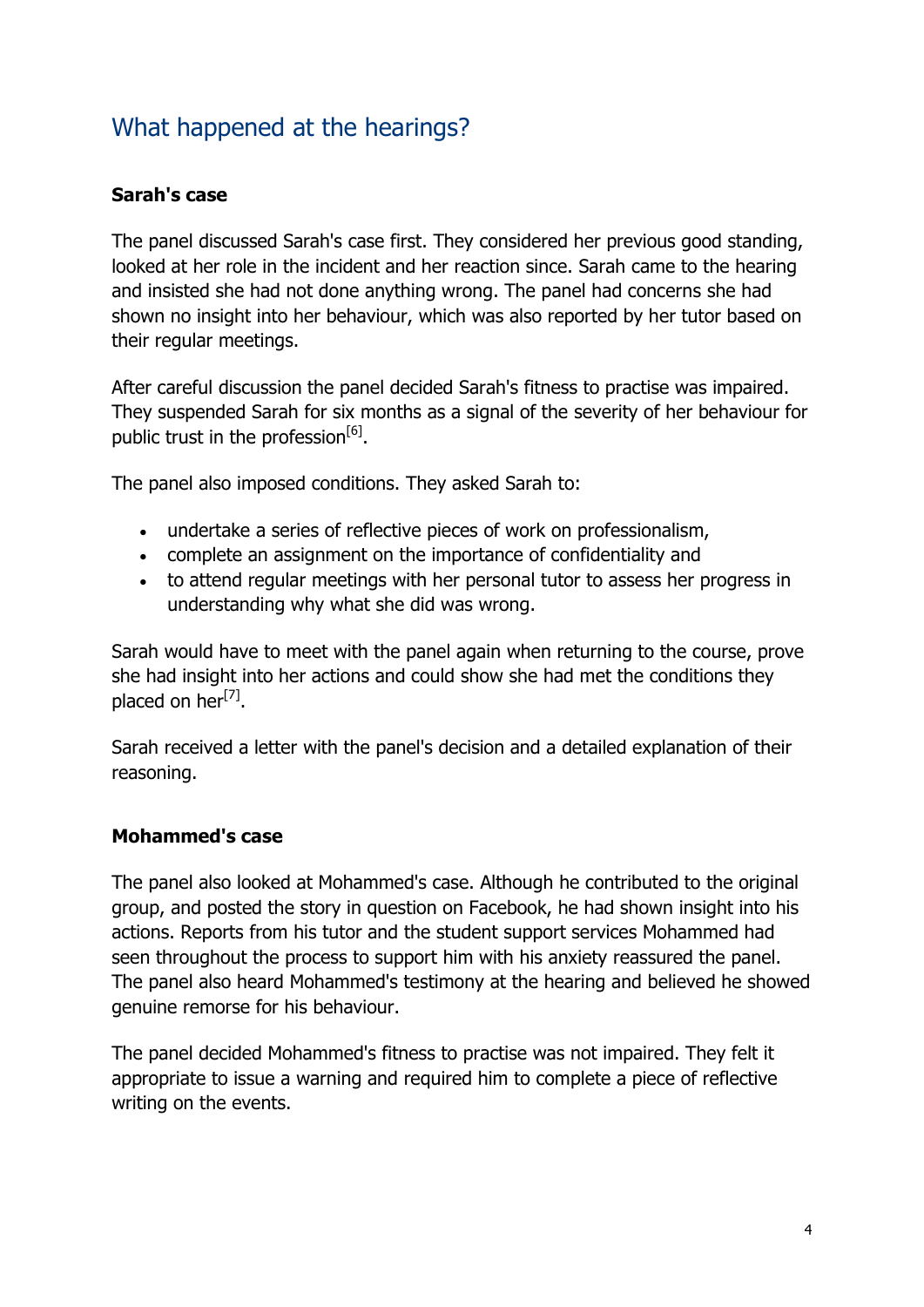#### **The rest of the group's case**

The other students involved in the group also attended a panel hearing. They also showed insight into their actions and regretted the incident. Because of this, they received the same outcome as Mohammed.

The panel made it clear to all students who received a written warning that it may be taken into account if there is a similar incident in the future. The panel also explained that the warning will remain on their record. The students will need to declare it when completing their TOI form<sup>[9]</sup> before their first foundation post, and when applying to the GMC for provisional registration<sup>[8]</sup>.

### What to take away

- Students' willingness to reflect on their behaviour and accept responsibility for their actions shows they understand the impact and are willing to learn from their mistakes. This was a crucial difference between Sarah and Mohammed in the outcome of their cases.
- Students will see unusual medical conditions and situations when on clinical placement. It's normal to want to talk about it with colleagues or friends, but they must not share information about a patient without their consent<sup>[1]</sup>.
- Students should also make sure they never discuss patients in a public place or on social media. Even if the patient's name isn't mentioned, there's a chance someone might guess who the patient is  $[2]$ .
- Use social media to express views, but don't behave in a derogatory or discriminatory manner to other users. Once information is published on social media, users may not be able to control how others use it  $[3]$ .
- Be aware of the limitations of privacy online and review the privacy settings for your social media profiles. Social media sites cannot guarantee confidentiality whatever privacy settings are in place<sup>[10]</sup>.